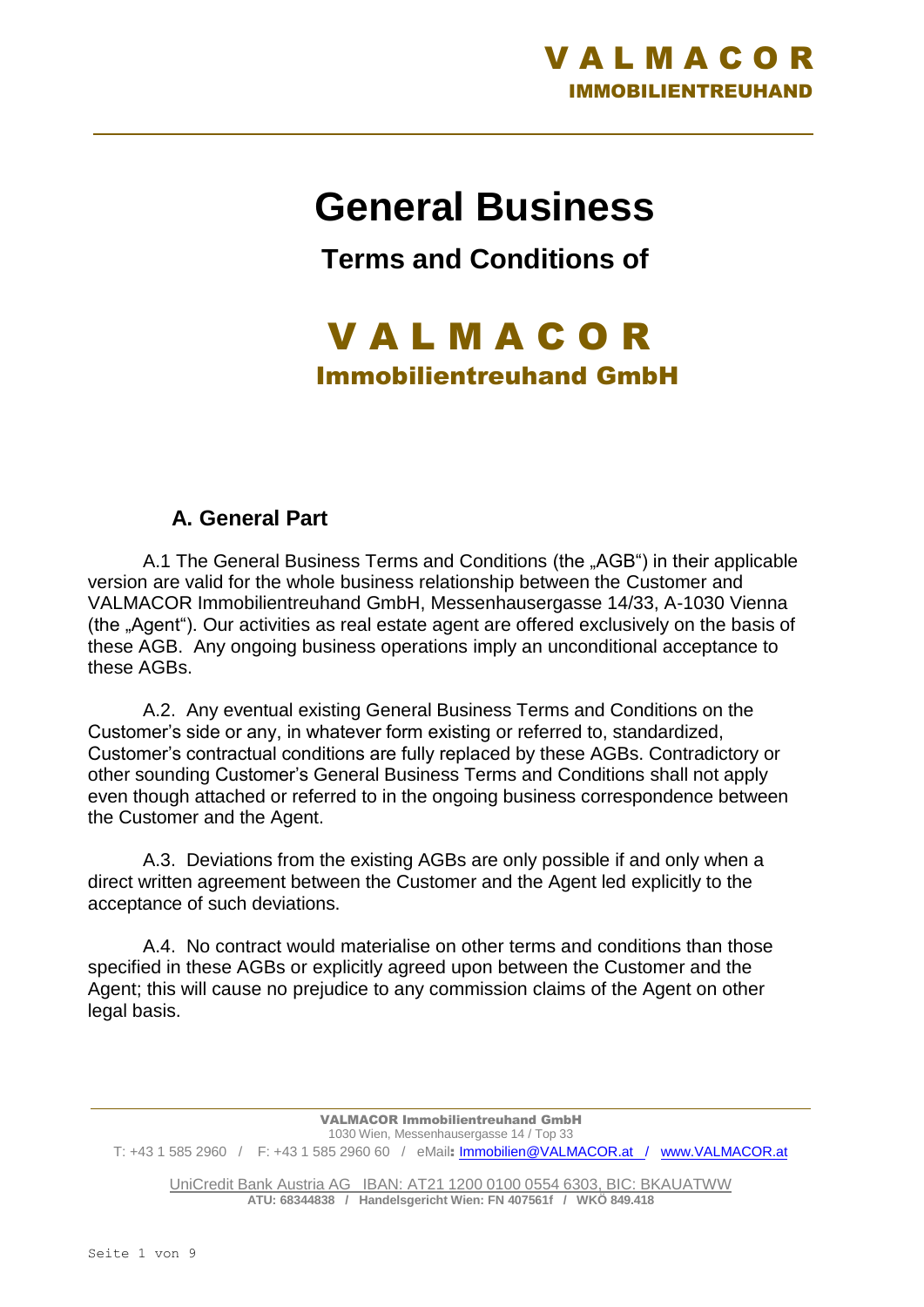

A.5. Any changes to these AGBs are coming into force at the beginning of the month after the Customer was informed upon and are to remain in force for all existing and future business relationships, as long as no written objection are addressed to the Agent. The Customer is considered to be informed when the new version of the AGBs are published on the Agent's website ( [www.VALMACOR.at](http://www.valmacor.at/) )

A.6. The business relationship between the Customer and the Agent is subject to these AGBs as well as subject to all relevant legal regulations, especially to the Real Estate Agent's Law BGBI 1996/262, as amended, to the Regulations of the Ministry of Economic Affairs on professional ethics and practice rules for Real Estate Agents (IMV, BGBI 297/1996, in the applicable version) and to the Consumer Protection Act, BGBI 1979/140, as amended.

A.7. To the extent no compulsory legal provisions oppose or contradict to these AGBs, the AGBs shall prevail. In case any provision of these AGBs will became invalid or unenforceable, such holding shall not affect the remaining provisions. The invalid or unenforceable provision will be replaced by the provision that is closest to the parties' will from an economical point of view.

A.8. The agent is entitled in order to fulfil his obligations to seek and enter into co-operations with other real estate agents, as long as such action will not affect the commission rate to be charged. In general the Agent is entitled to assign his obligations or even the whole contract to a third party with discharging effect and is, in such case only to be held liable for the party selection. With respect to consumer related transactions, the Agent is authorised, at his own risk, to engage other companies to provide services under the contract.

A.9. Verbal side agreements are - with the exception of declarations and assurances to consumers - not effective.

#### **B. Offer and Conclusion of agreements**

B.1. Any conclusion of agreement is exclusively subject to these AGBs as well as to the conditions presented in the offer. The conclusion of agreement does not require written confirmation from either Customer nor from the Agent.

B.2. Offers of the Agent are nonbinding offers. More over the offer is subject to any eventual meantime realisation (sale, rental or lease) by the Agent or by the owner.

VALMACOR Immobilientreuhand GmbH 1030 Wien, Messenhausergasse 14 / Top 33 T: +43 1 585 2960 / F: +43 1 585 2960 60 / eMail: [Immobilien@VALMACOR.at /](mailto:Immobilien@VALMACOR.at) [www.VALMACOR.at](http://www.valmacor.at/)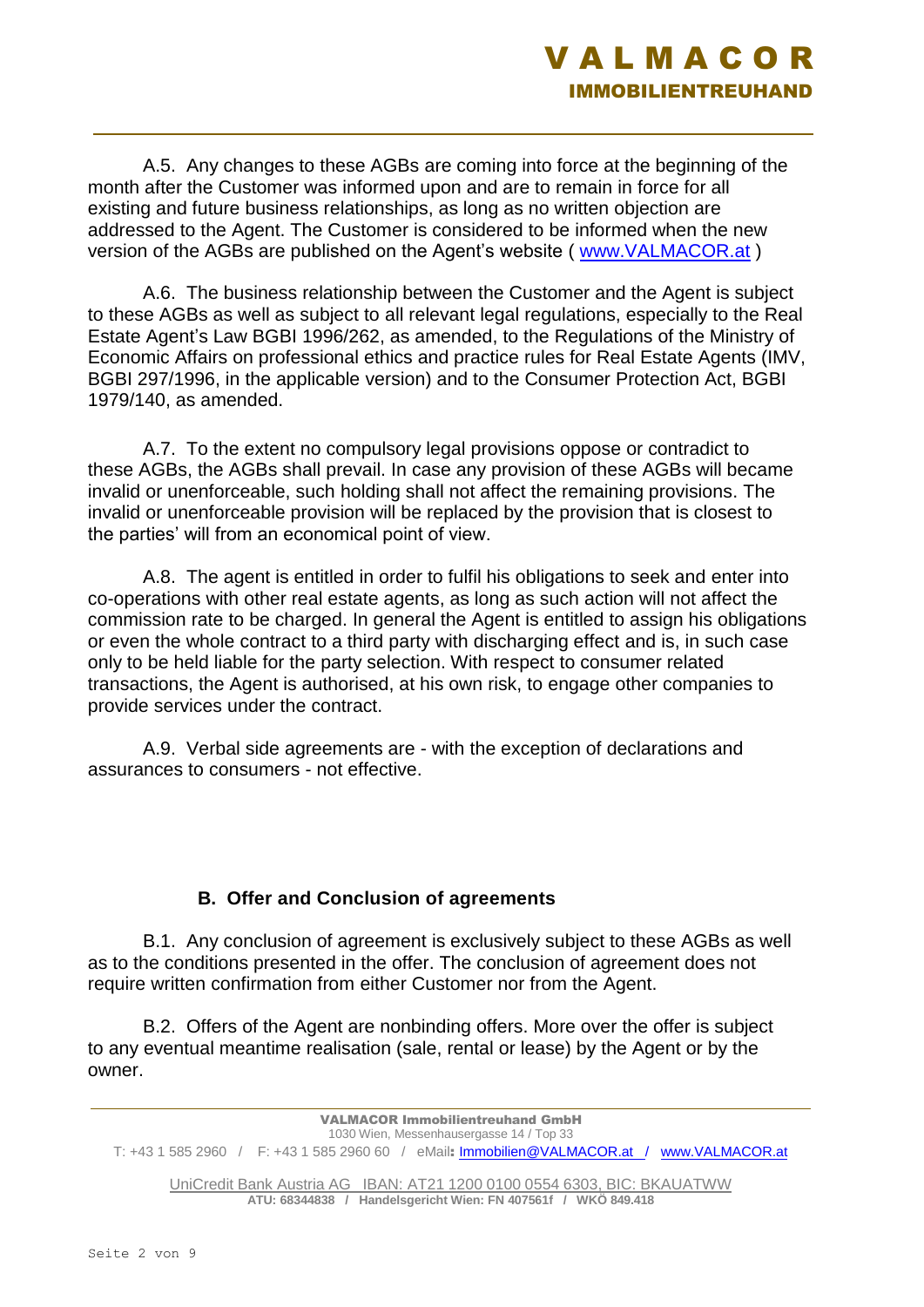### **C.** Commission Claims

C.1. The customer is obliged to pay a commission in all cases as stipulated under §6 Real Estate Agents Act (Maklergesetz). This payment obligation applies especially in case that the transaction subject to brokerage materialises by the meritorious contribution of the Agent with a third party.

C.2. The claim for commission becomes effective as the brokered transaction comes into force.

C.3. In case the customer has already been offered (for sale, rent or lease) the same object offered by the Agent directly by the owner or by a third party, the customer shall have the obligation to inform the Agent about such circumstance without any delay, detectable and in written form, however no later than 48 hours from the receipt of the offer. In case the parties have different views on such circumstances, the Customer has the burden of proof. Any violation against this provision will lead to commission claim of the Agent in case a contract with regard to the offered object comes into force.

C.4. The commission claim of the Agent shall be void for reasons as stipulated under §7 section 2 Real Estate Agent Act (Maklergesetz). In case of a deferring condition, the commission claim of the Agent shall exist even in case the conditional contract is terminated before the deferring provision occurred, however that the deferring provision would have occurred if the contract had not been early terminated.

C.5. The commission claim of the Agent arises upon naming the object to be intermediated, regardless if the contract comes into force with or without the Agent's intervention and regardless as of when the contract came into force.

C.6. The amount of the commission claim is subject to the actual economical quid pro quo. In economic dependence with the brokered object occurring enhancements of the agreement between the Customer and the Owner, however not restrictions to it, will have effect on the commission claim of the Agent, as long as these enhancements are agreed within six months from the initial legal effectiveness of the agreement.

C.7. Our commission claim arises and becomes due upon agreement (common will and any other conditions precedent) for the conclusion of a contract with regard to the offered object. It is irrelevant in this respect if the agreement reached upon was due to our intervention and when this was achieved or if the contractual agreement has been reached at terms and conditions as stipulated in the offer or at different provisions. Our commission claim remains in place also when due to our activities not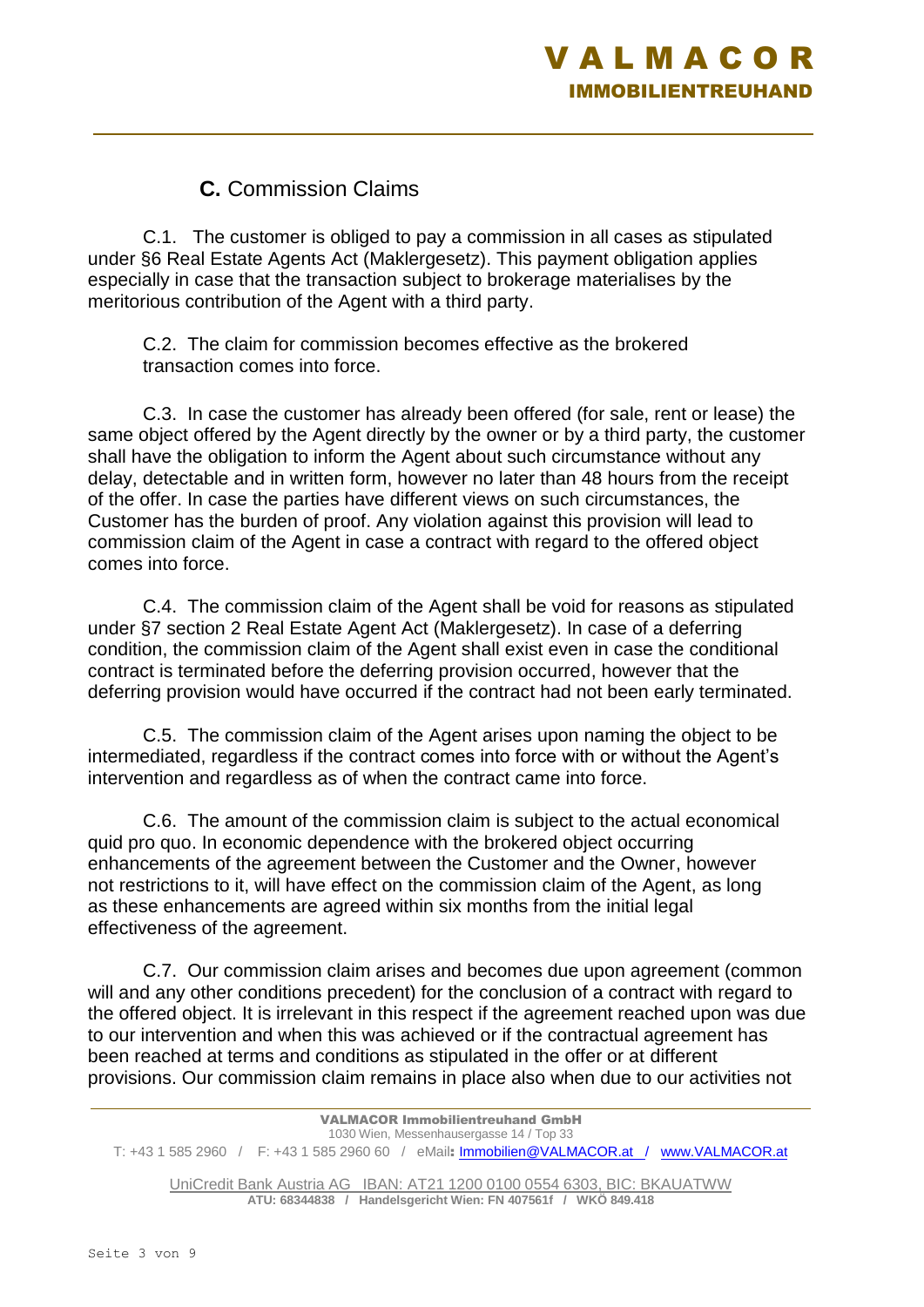

the offered object however an economically similar object is mediated. In case of a deferring provision, the commission claim of the Agent shall exist even in case the conditional contract is terminated before the deferring provision occurred, however that the deferring provision would have occurred if the contract had not been early terminated. In addition the customer will have to pay a compensation in the amount of owned commission or otherwise owned remuneration if:

C.7.1. The customer refrained from pursuing the closing of the brokered transaction against good will and the contract came not into force against the previous course of negotiations only because the customer refuses to formalise a legal document without a notable reason;

C.7.2. The customer chooses to close a different, not economically similar contract with a third party mediated by us, as long as the mediation of such transaction falls in our object of activity.

C.7.3. The transaction subject to the Agent's Contract is not closed with the Customer but with a different person, because the Customer disclosed to this person the business opportunity brokered by us or the transaction is not concluded with the mediated third party, but with another person, because of the mediated person disclosed the business opportunity to this person, or

C.7.4. if the business does not come into force with the mediated third party because a statutory or contractual pre-emption right, resale right or a right to enter into the contract is being exercised.

C.8. In case of an exclusive agent agreement, the commission claim arises also in cases when

C.8.1. The customer terminates the exclusive agent agreement without sound reason

C.8.2. The object is mediated by a third agent against the provisions of the exclusive agent agreement during the validity of the exclusive agent agreement, or

C.8.3. The transaction is closed otherwise as by a third agent assigned against the provisions of the exclusive agent agreement by the Customer.

VALMACOR Immobilientreuhand GmbH 1030 Wien, Messenhausergasse 14 / Top 33 T: +43 1 585 2960 / F: +43 1 585 2960 60 / eMail: [Immobilien@VALMACOR.at /](mailto:Immobilien@VALMACOR.at) [www.VALMACOR.at](http://www.valmacor.at/)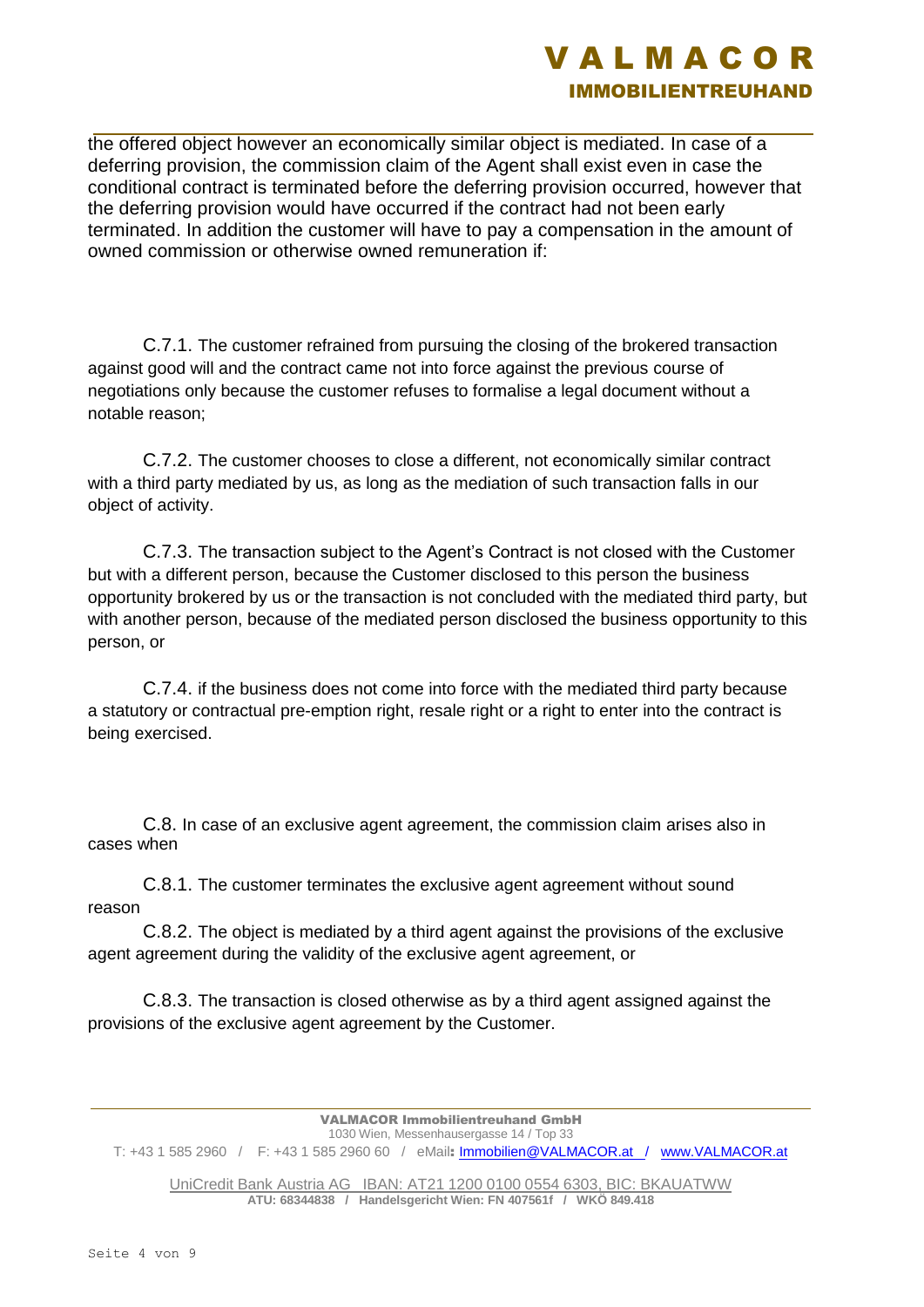

C.9. If a brokered transaction by us is enhanced or supplemented within three years from coming into force of the initial agreement, a commission or an otherwise due compensation shall also become due for the new closed contract. The Customer is obliged to inform us of such enhancements or supplements of the initially by us brokered contract within 14 days from the completion of the new agreement.

C.10. If we mediated an agreement by which the Customer or the mediated third party is granted the right over a limited period of time to close the contract by unilateral sole statement (option contract), then 50% of the commission for the underlying agreement is to be paid upon entering the option agreement. The other 50% are to be paid if and when the option is called.

#### **D.** Terms of payment

D.1. The applicable provisions of the contract and the prices indicated in the offer determine the amount of the commission at the time of closing the contract. We do not require any compensation for the general costs incurred during the mediation process. However, expenses incurred due to additional and in excess of the brokerage activity by the Customer required activities, shall be reimbursed separately even if the intended transaction is not concluded.

D.2. All payments under agent contract are due without any deductions within 14 days after the invoice date.

D.3. The customer is obliged to inform the Agent immediately and in writing upon changes of Name, payment details, authorised representatives as well as of changes of legal form, company name and register number. In case no such information was submitted, documents are considered to be received by the customer if dispatched at the last informed address or - as long as the customer is not a consumer – at the Paying Agent.

D.4. All given prices are in EURO. VAT and other additional fees and charges are to be shown separately.

D.5. Customer's payments shall - in lack of any information - be booked against the oldest debt irrespective of different given statements of the Customer (as long as the Customer is not a consumer in the sense of the Consumer Act (KschG)). The counting shall be first against costs, subsequent against interest and finally against the open capital.

VALMACOR Immobilientreuhand GmbH 1030 Wien, Messenhausergasse 14 / Top 33 T: +43 1 585 2960 / F: +43 1 585 2960 60 / eMail: [Immobilien@VALMACOR.at /](mailto:Immobilien@VALMACOR.at) [www.VALMACOR.at](http://www.valmacor.at/)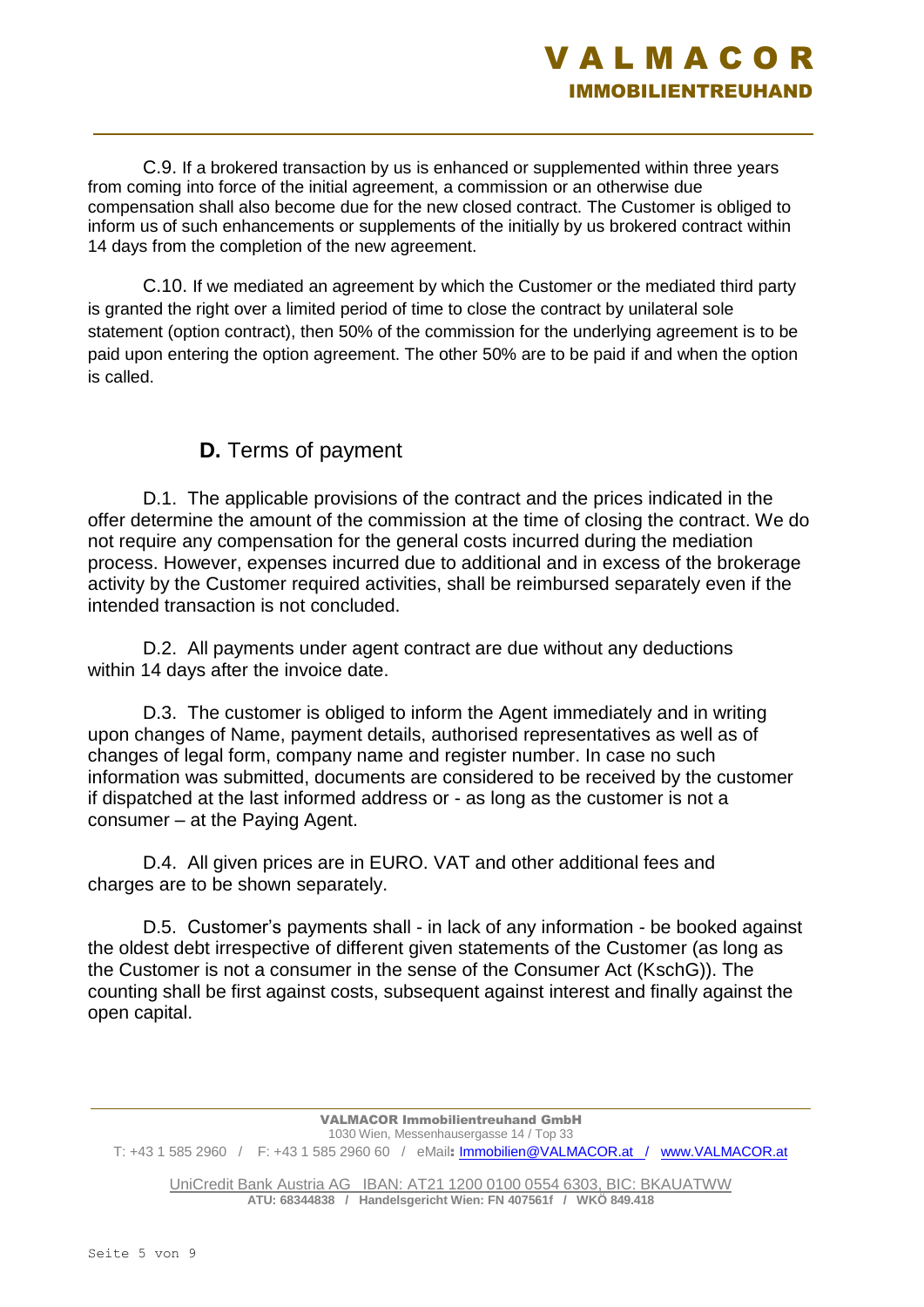

D.6. Payments shall be deemed to be received only when booked on Agent's bank account. The risk of erroneous or delayed payments is for the Customer's account.

D.7. The retention of payments that are not in connection with the same contract or offsetting of counterclaims, which are not legally final or expressively recognised by the Agent are not permitted. This interdiction of offsetting shall not apply for consumer under the Consumer Protection Act, §1 (*KSchG)*.

D.8. If the customer is in default of payment the Agent is entitled to charge the customer with default interests according to the law provisions as well as with the incurred, necessary and appropriate corresponding dunning and collection costs, whereby the Agent has the right to engage third parties in this regard. Furthermore, the Agent is entitled to charge his actual incurred legal costs pursuant to the applicable Attorney Fees Act in the latest version. The right to claim further damages remains the broker expressly reserved.

D.9. The Customer is to be aware of the fact that the Agent is entitled to transfer the prosecution of his claims after the first dunning level to a collection agency or a lawyer.

D.10. If the Customer is in payment default with a significant amount of the invoice and fails to perform payment within a two weeks period after the dunning, all granted discounts are obsolete and the originally agreed commission becomes due.

#### **E.** Warranty, Liability

E.1. All information and data regarding the mediated object shall be provided with the due diligence of a prudent real estate agent. Our offers and all provided objectinformation are based on the information obtained from the property owner or seller or by third parties on their behalf. Our liability for the accuracy and completeness of such information is therefore excluded. The customer himself has to check all details before signing the agreement. Our liability is limited to direct and intentional or due to negligence grossly caused damages. Liability is excluded for slight negligence on our part. Our offers are non-binding. Prior sale, prior lease or rent is reserved to the landlord.

VALMACOR Immobilientreuhand GmbH 1030 Wien, Messenhausergasse 14 / Top 33 T: +43 1 585 2960 / F: +43 1 585 2960 60 / eMail: [Immobilien@VALMACOR.at /](mailto:Immobilien@VALMACOR.at) [www.VALMACOR.at](http://www.valmacor.at/)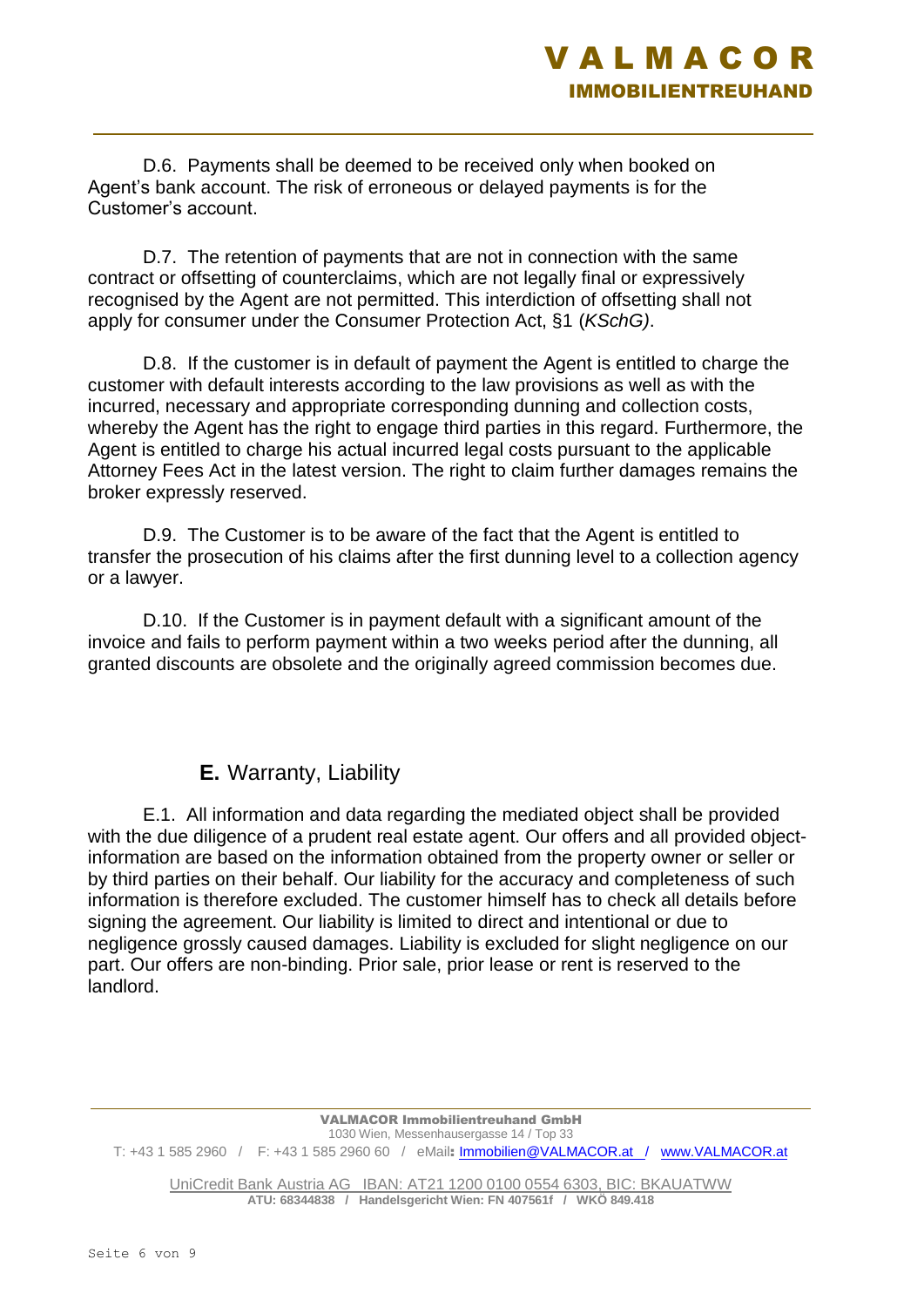### V A L M A C O R IMMOBILIENTREUHAND

E.2. The Agent is liable towards the customer according to the statutory warranty and liability legal provisions. The liability for particular characteristics of the mediated object is excluded, unless such characteristics are specifically pledged towards the customer.

E.3. The Agent accepts no liability for the legal form and content of the agreement to be concluded for the mediated object. Per request of the Customer, the Agent will be pleased to refer the Customer to a specialized lawyer. All legal fees for legal counseling shall be for the Customer's account.

E.4. The Agent is liable for negative consequences of faulty services only in case of gross negligence or wilful fault. This does not include personal injuries to consumers. Any further liability of the Agent, especially for consequential damages is specifically excluded towards legal entities. Towards consumers, such liability is excluded only in case of slight negligence. Particularly no liability whatsoever is taken for whatever deficiency of the rendered service due to Force Majeure or to circumstances outside the influence of the Agent.

E.5. The liability of the agent is limited per each event against the total number of victims to EUR 10.000 and against individuals to EUR 2.000. As far as the agreement is subject to the Consumer Protection Act the amount restrictions apply only to slight negligence and not to personal injury.

E.6. The Agent is not liable for damages caused by the customer due to nonobservance of the agreements between the Agent and the Customer as well as due to the non-observance of these AGBs.

E.7. The Agent shall not be liable for delays or performance shortages due to circumstances out of his area or responsibility. Particularly, the Agent shall not be held liable for any damages whatsoever due to actions of third parties (in case of consumer agreements this does not apply for vicarious agents according to §1313a ABGB), Force Majeure, Customer's act or other causes outside Agent's sphere of responsibility.

#### **F. Consumer Protection**

F.1. With regard to customers who are consumers, the provisions of the Consumer Protection Act, particularly §§ 3 and 30a regarding the Right of Withdrawal shall be explicitly referred to.

VALMACOR Immobilientreuhand GmbH 1030 Wien, Messenhausergasse 14 / Top 33 T: +43 1 585 2960 / F: +43 1 585 2960 60 / eMail: [Immobilien@VALMACOR.at /](mailto:Immobilien@VALMACOR.at) [www.VALMACOR.at](http://www.valmacor.at/)